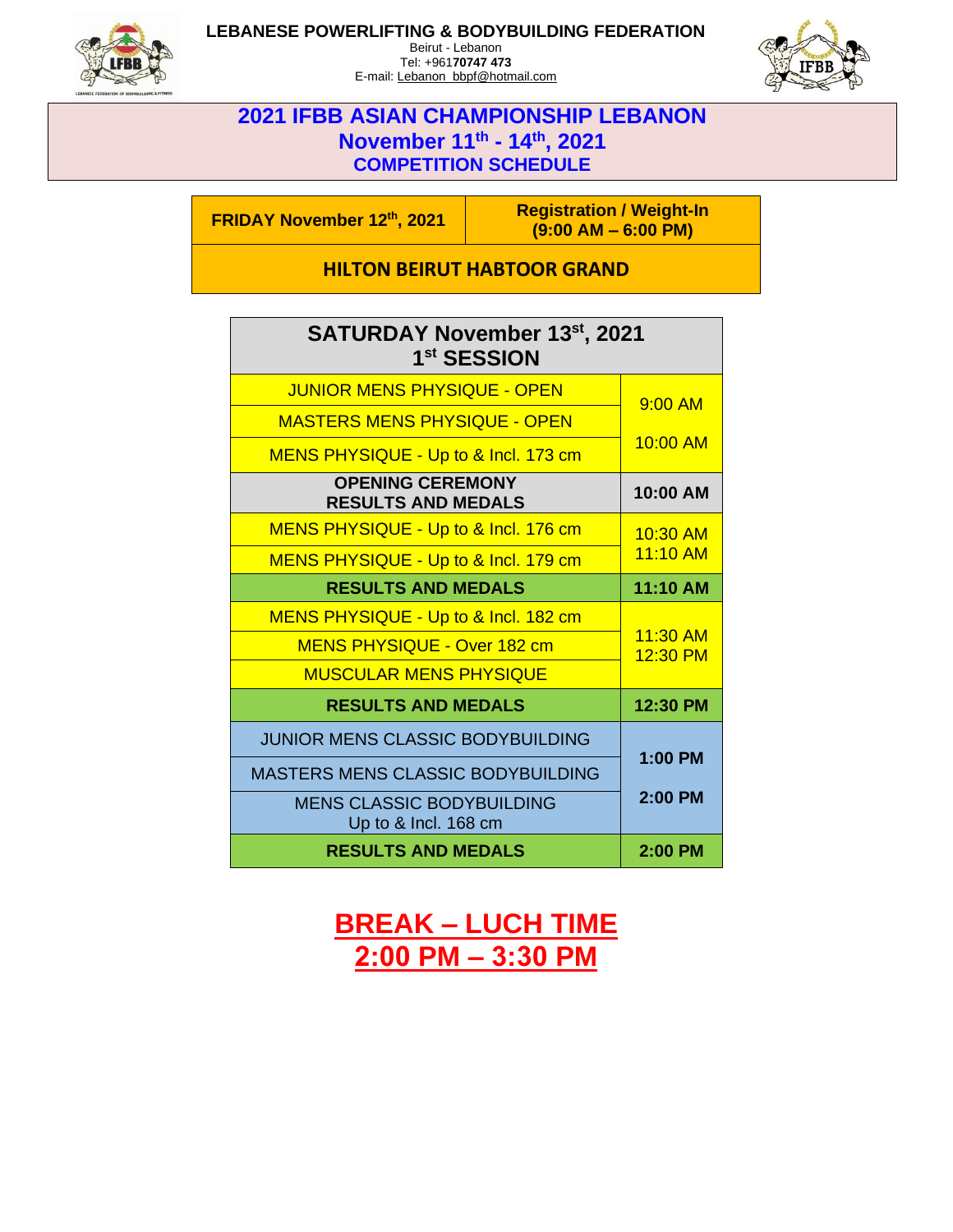

#### **LEBANESE POWERLIFTING & BODYBUILDING FEDERATION**

Beirut - Lebanon Tel: +961**70747 473** E-mail: Lebanon\_bbpf@hotmail.com



# **2021 IFBB ASIAN CHAMPIONSHIP LEBANON November 11th - 14th, 2021 COMPETITION SCHEDULE**

| <b>SATURDAY November 13st, 2021</b><br>2 <sup>ND</sup> SESSION                                                                       |                    |
|--------------------------------------------------------------------------------------------------------------------------------------|--------------------|
| <b>MENS CLASSIC BODYBUILDING</b><br>Up to & Incl. 171 cm                                                                             | 3:30 PM            |
| <b>MENS CLASSIC BODYBUILDING</b><br>Up to & Incl. 175 cm                                                                             | 4:00 PM            |
| <b>RESULTS AND MEDALS</b>                                                                                                            | 4:00 PM            |
| <b>MENS CLASSIC BODYBUILDING</b><br>Up to & Incl. 180 cm<br><b>MENS CLASSIC BODYBUILDING</b><br>Over 180 cm<br><b>MENS FIT MODEL</b> | 4:00 PM<br>5:00 OM |
| <b>RESULTS AND MEDALS</b>                                                                                                            | 5:00 PM            |
| <b>JUNIOR MENS CLASSIC PHYSIQUE</b><br><b>OPEN</b>                                                                                   | 5:30 PM            |
| <b>MASTERS MENS CLASSIC PHYSIQUE</b><br><b>OPEN</b>                                                                                  | 6:00 PM            |
| <b>RESULTS AND MEDALS</b>                                                                                                            | 6:00 PM            |
| <b>MENS CLASSIC PHYSIQUE</b><br>Up to & Incl. 171 cm                                                                                 | 6:20 PM            |
| <b>MENS CLASSIC PHYSIQUE</b><br>Up to & Incl. 175 cm                                                                                 | 6:40 PM            |
| <b>RESULTS AND MEDALS</b>                                                                                                            | 6:40 PM            |
| <b>MENS CLASSIC PHYSIQUE</b><br>Up to & Incl. 180 cm                                                                                 | $7:00$ PM          |
| <b>MENS CLASSIC PHYSIQUE</b><br>Over 180 cm                                                                                          | <b>7:30 PM</b>     |
| <b>RESULTS AND MEDALS</b>                                                                                                            | 7:30 PM            |